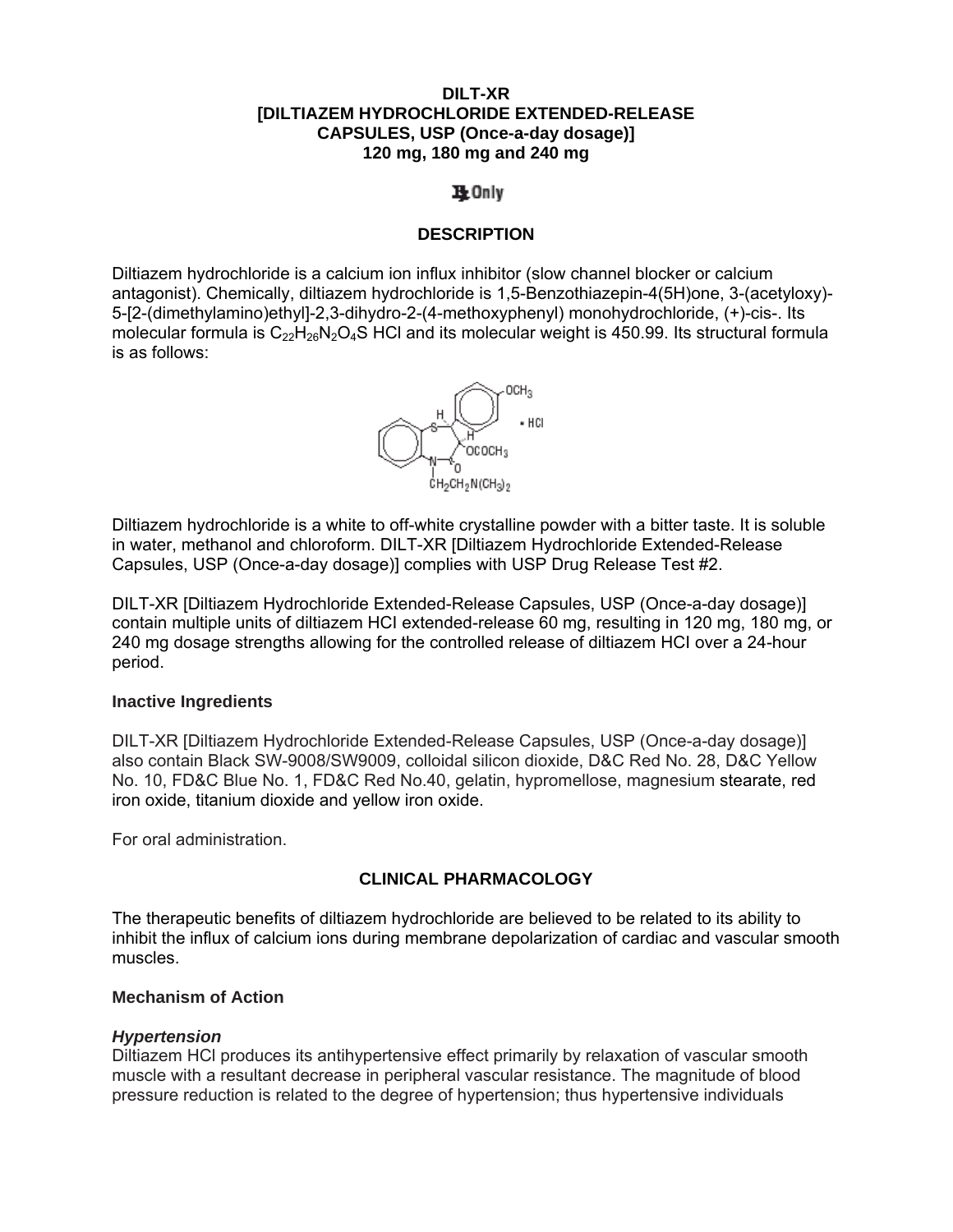experience an antihypertensive effect, whereas there is only a modest fall in blood pressure in normotensives.

# *Angina*

Diltiazem HCl has been shown to produce increases in exercise tolerance, probably due to its ability to reduce myocardial oxygen demand. This is accomplished via reductions in heart rate and systemic blood pressure at submaximal and maximal work loads.

Diltiazem has been shown to be a potent dilator of coronary arteries, both epicardial and subendocardial. Spontaneous and ergonovine-induced coronary artery spasms are inhibited by diltiazem.

In animal models, diltiazem interferes with the slow inward (depolarizing) current in excitable tissue. It causes excitation-contraction uncoupling in various myocardial tissues without changes in the configuration of the action potential. Diltiazem produces relaxation of coronary vascular smooth muscle and dilation of both large and small coronary arteries at drug levels which cause little or no negative inotropic effect. The resultant increases in coronary blood flow (epicardial and subendocardial) occur in ischemic and nonischemic models and are accompanied by dose-dependent decreases in systemic blood pressure and decreases in peripheral resistance.

# **Hemodynamic and Electrophysiologic Effects**

Like other calcium antagonists, diltiazem decreases sinoatrial and atrioventricular conduction in isolated tissues and has a negative inotropic effect in isolated preparations. In the intact animal, prolongation of the AH interval can be seen at higher doses.

In man, diltiazem prevents spontaneous and ergonovine-provoked coronary artery spasm. It causes a decrease in peripheral vascular resistance and a modest fall in blood pressure in normotensive individuals. In exercise tolerance studies in patients with ischemic heart disease, diltiazem reduces the double product (HR x SBP) for any given work load. Studies to date, primarily in patients with good ventricular function, have not revealed evidence of a negative inotropic effect. Cardiac output, ejection fraction and left ventricular end diastolic pressure have not been affected. Such data have no predictive value with respect to effects in patients with poor ventricular function. Increased heart failure has, however, been reported in occasional patients with pre-existing impairment of ventricular function. There are as yet few data on the interaction of diltiazem and beta-blockers in patients with poor ventricular function. Resting heart rate is usually slightly reduced by diltiazem.

Diltiazem Hydrochloride Extended-Release Capsules, USP (Once-a-day dosage) produce antihypertensive effects both in the supine and standing positions. Postural hypotension is infrequently noted upon suddenly assuming an upright position. Diltiazem decreases vascular resistance, increases cardiac output (by increasing stroke volume), and produces a slight decrease or no change in heart rate. No reflex tachycardia is associated with the chronic antihypertensive effects.

During dynamic exercise, increases in diastolic pressure are inhibited while maximum achievable systolic pressure is usually reduced. Heart rate at maximum exercise does not change or is slightly reduced.

Diltiazem antagonizes the renal and peripheral effects of angiotensin II. No increased activity of the renin-angiotensin-aldosterone axis has been observed. Chronic therapy with diltiazem produces no change or an increase in plasma catecholamines. Hypertensive animal models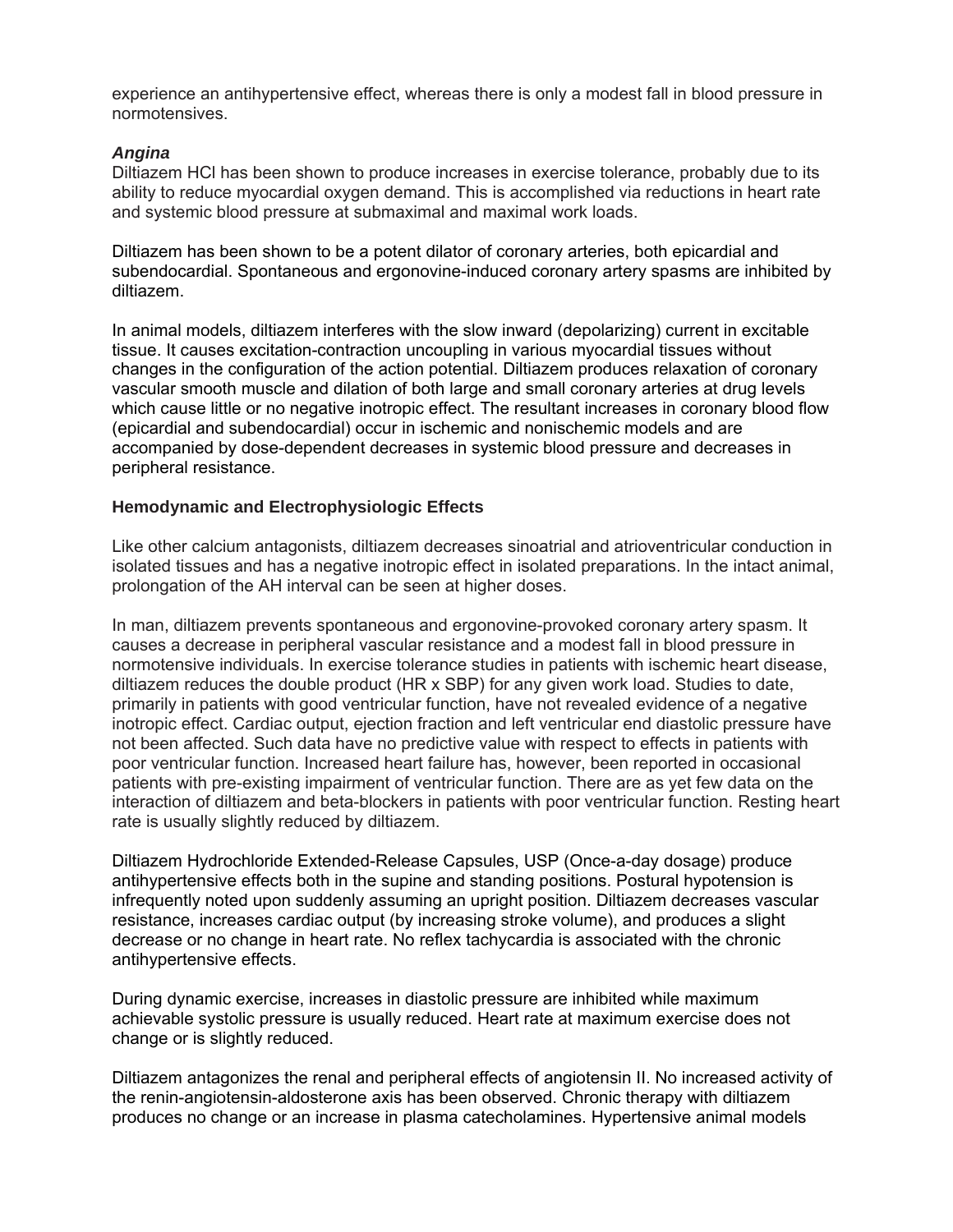respond to diltiazem with reductions in blood pressure and increased urinary output and natriuresis without a change in the urinary sodium/potassium ratio. In man, transient natriuresis and kaliuresis have been reported, but only in high intravenous doses of 0.5 mg/kg of body weight.

Diltiazem-associated prolongation of the AH interval is not more pronounced in patients with first-degree heart block. In patients with sick sinus syndrome, diltiazem significantly prolongs sinus cycle length (up to 50% in some cases). Intravenous diltiazem in doses of 20 mg prolongs AH conduction time and AV node functional and effective refractory periods approximately 20%.

In two short-term, double-blind, placebo-controlled studies, 303 hypertensive patients were treated with once-daily Diltiazem Hydrochloride Extended-Release Capsules, USP (Once-a-day dosage) in doses of up to 540 mg. There were no instances of greater than first-degree atrioventricular block, and the maximum increase in the PR interval was 0.08 seconds. No patients were prematurely discontinued from the medication due to symptoms related to prolongation of the PR interval.

### *Pharmacodynamics*

In one short-term, double-blind, placebo-controlled study, Diltiazem Hydrochloride Extended-Release Capsules, USP (Once-a-day dosage) 120, 240, 360, and 480 mg/day demonstrated a dose-related antihypertensive response among patients with mild to moderate hypertension. Statistically significant decreases in trough mean supine diastolic blood pressure were seen through 4 weeks of treatment: 120 mg/day (-5.1 mmHg); 240 mg/day (-6.9 mmHg); 360 mg/day (-6.9 mmHg); and, 480 mg/day (-10.6 mmHg). Statistically significant decreases in trough mean supine systolic blood pressure were also seen through 4 weeks of treatment: 120 mg/day (-2.6 mmHg); 240 mg/day (-6.5 mmHg); 360 mg/day (-4.8 mmHg); and 480 mg/day (-10.6 mmHg).

The proportion of evaluable patients exhibiting a therapeutic response (supine diastolic blood pressure <90 mmHg or decrease >10 mmHg) was greater as the dose increased: 31%, 42%, 48%, and 69% with the 120, 240, 360, and 480 mg/day diltiazem groups, respectively. Similar findings were observed for standing systolic and diastolic blood pressures. The trough (24 hours after a dose) antihypertensive effect of Diltiazem Hydrochloride Extended-Release Capsules, USP (Once-a-day dosage) retained more than one-half of the response seen at peak (3 to 6 hours after administration).

Significant reductions of mean supine blood pressure (at trough) in patients with mild to moderate hypertension were also seen in a short-term, double-blind, dose-escalation, placebocontrolled study after 2 weeks of once daily Diltiazem Hydrochloride Extended-Release Capsules, USP (Once-a-day dosage) 180 mg/day (diastolic: -6.1 mmHg; systolic: -4.7 mmHg) and again, 2 weeks after escalation to 360 mg/day (diastolic: -9.3 mmHg; systolic: -7.2 mmHg). However, a further increase in dose to 540 mg/day for 2 weeks provided only a minimal further increase in the antihypertensive effect (diastolic: -10.2 mmHg; systolic: -6.7 mmHg).

Diltiazem Hydrochloride Extended-Release Capsules, USP (Once-a-day dosage), given at 120 mg, 240 mg, and 480 mg/day, in a randomized, multicenter, double-blind, placebo-controlled, parallel group, dose-ranging study, in 189 patients with chronic angina, demonstrated a doserelated increase in exercise time by Exercise Tolerance Test (ETT) and a reduction in rates of anginal attacks (based on individual patient diaries). The improvement in total exercise time (using the Bruce protocol), measured at trough exercise periods, for placebo, 120 mg, 240 mg, and 480 mg, was 20, 37, 49, and 56 seconds, respectively.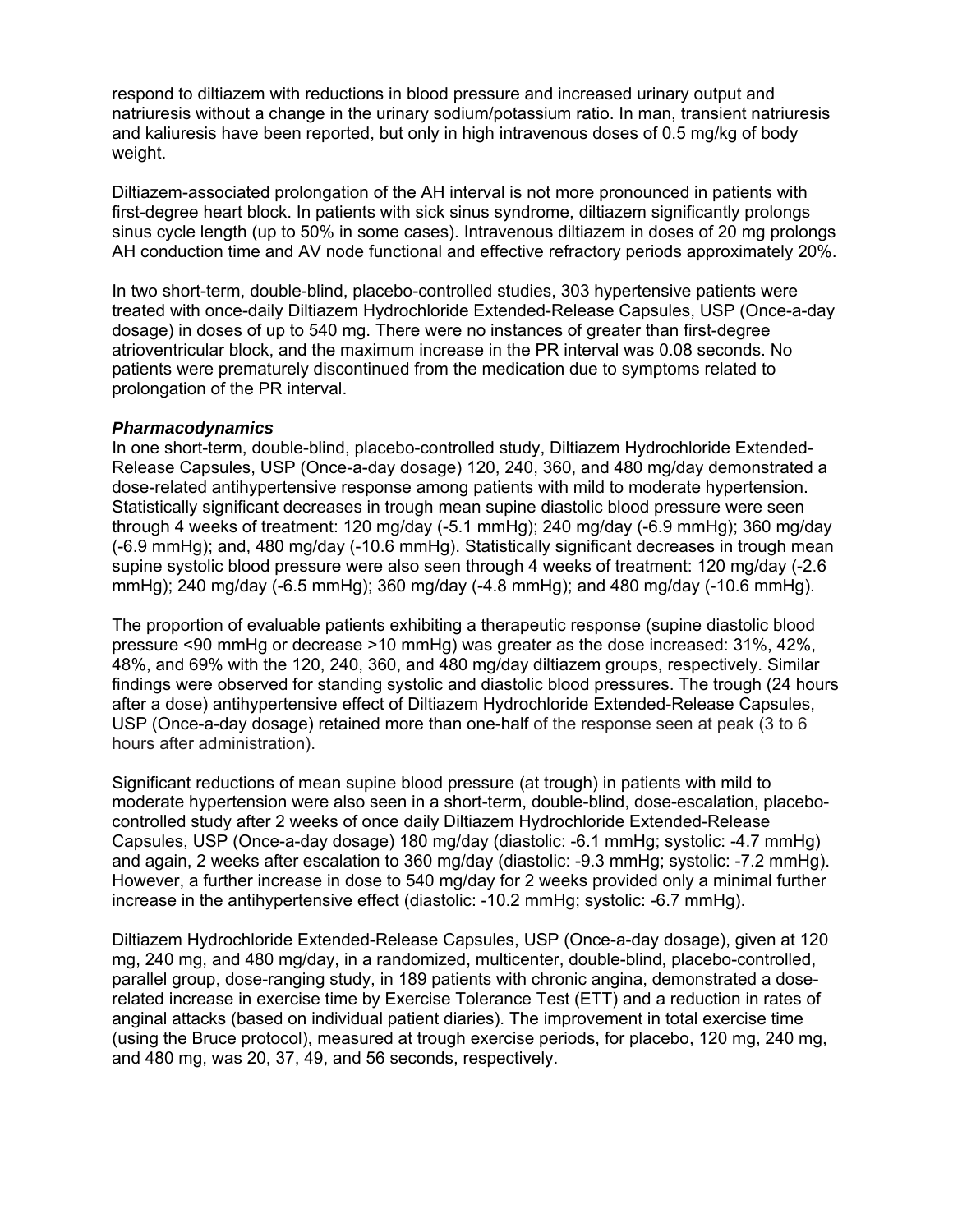# *Pharmacokinetics and Metabolism*

Diltiazem is well absorbed from the gastrointestinal tract, and is subject to an extensive firstpass effect. When given as an immediate release oral formulation, the absolute bioavailability (compared to intravenous administration) of diltiazem is approximately 40%. Diltiazem undergoes extensive hepatic metabolism in which 2% to 4% of the unchanged drug appears in the urine. Total radioactivity measurement following short IV administration in healthy volunteers suggests the presence of other unidentified metabolites which attain higher concentrations than those of diltiazem and are more slowly eliminated; half-life of total radioactivity is about 20 hours compared to 2 to 5 hours for diltiazem. *In vitro* binding studies show diltiazem HCl is 70% to 80% bound to plasma proteins. Competitive i*n vitro* ligand binding studies have also shown diltiazem HCl binding is not altered by therapeutic concentrations of digoxin, HCTZ, phenylbutazone, propranolol, salicylic acid, or warfarin. The plasma elimination half-life of diltiazem is approximately 3.0 to 4.5 hours. Desacetyldiltiazem, the major metabolite of diltiazem, which is also present in the plasma at concentrations of 10% to 20% of the parent drug, is approximately 25% to 50% as potent a coronary vasodilator as diltiazem. Therapeutic blood levels of diltiazem hydrochloride appear to be in the range of 40 to 200 ng/mL. There is a departure from linearity when dose strengths are increased; the half-life is slightly increased with dose.

A study that compared patients with normal hepatic function to patients with cirrhosis found an increase in half-life and a 69% increase in bioavailability in the hepatically impaired patients. Patients with severely impaired renal function showed no difference in the pharmacokinetic profile of diltiazem compared to patients with normal renal function.

Diltiazem Hydrochloride Extended-Release Capsules, USP (Once-a-day dosage) contain a degradable controlled-release tablet formulation designed to release diltiazem over a 24-hour period. Controlled absorption of diltiazem begins within 1 hour, with maximum plasma concentrations being achieved 4 to 6 hours after administration. The apparent steady-state halflife of diltiazem following once daily administration of Diltiazem HCl Extended-Release Capsules ranges from 5 to 10 hours. This prolongation of half-life is attributed to continued absorption of diltiazem rather than to alterations in its elimination.

The absolute bioavailability of diltiazem from a single dose of Diltiazem Hydrochloride Extended-Release Capsules, USP (Once-a-day dosage) (compared to intravenous administration) is 41%  $(\pm 14)$ . The value was shown to be similar to the 40% systemic availability reported following administration of an immediate release diltiazem HCl formulation.

As the dose of Diltiazem Hydrochloride Extended-Release Capsules, USP (Once-a-day dosage) is increased from a daily dose of 120 mg to 240 mg, there is an increase in the AUC of 2.3-fold. When the dose is increased from 240 mg to 360 mg, AUC increases 1.6-fold and when increased from 240 mg to 480 mg, AUC increases 2.4-fold.

*In vivo* release of diltiazem occurs throughout the gastrointestinal tract, with controlled release still occurring for up to 24 hours after administration, as determined by radio-labeled methods. As the once daily dose of Diltiazem Hydrochloride Extended-Release Capsules, USP (Once-aday dosage) was increased, departures from linearity were noted. There were disproportionate increases in area under the curve for doses from 120 mg to 480 mg.

The presence of food did not affect the ability of Diltiazem Hydrochloride Extended-Release Capsules, USP (Once-a-day dosage) to maintain a controlled release of the drug and did not impact its sustained release properties over 24-hours after administration. However, simultaneous administration of Diltiazem Hydrochloride Extended-Release Capsules, USP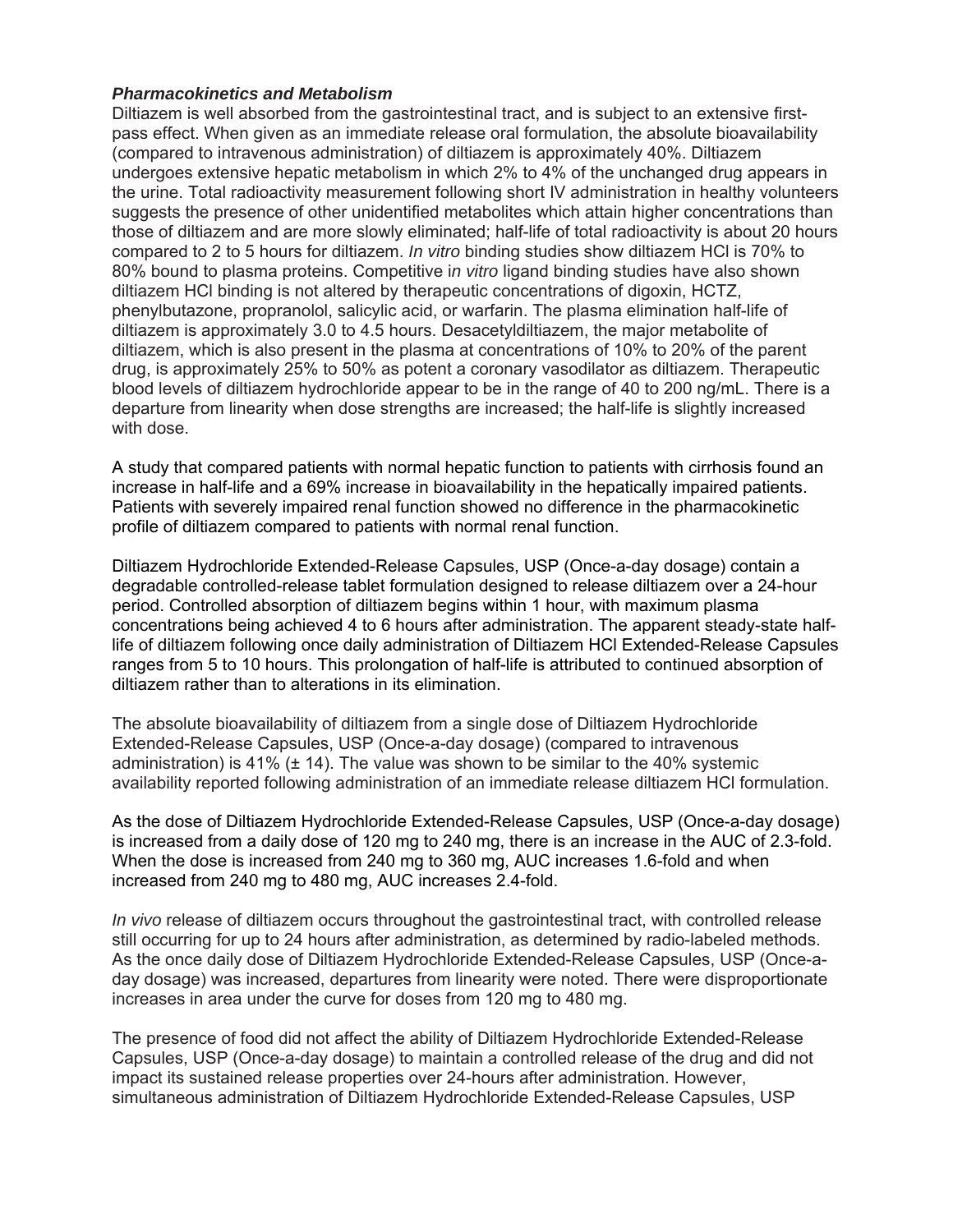(Once-a-day dosage) with a high-fat breakfast resulted in increases in AUC of 13% and 19%, and in  $C_{\text{max}}$  by 37% and 51%, respectively.

# **INDICATIONS AND USAGE**

DILT-XR [Diltiazem Hydrochloride Extended-Release Capsules, USP (Once-a-day dosage)] are indicated for the treatment of hypertension. Diltiazem hydrochloride may be used alone or in combination with other antihypertensive medications, such as diuretics.

DILT-XR [Diltiazem Hydrochloride Extended-Release Capsules, USP (Once-a-day dosage)] are indicated for the management of chronic stable angina.

# **CONTRAINDICATIONS**

Diltiazem hydrochloride is contraindicated in: (1) patients with sick sinus syndrome except in the presence of a functioning ventricular pacemaker; (2) patients with second or third degree AV block except in the presence of a functioning ventricular pacemaker; (3) patients with hypotension (less than 90 mmHg systolic); (4) patients who have demonstrated hypersensitivity to the drug; and (5) patients with acute myocardial infarction and pulmonary congestion as documented by X-ray on admission.

### **WARNINGS**

# **Cardiac Conduction**

Diltiazem hydrochloride prolongs AV node refractory periods without significantly prolonging sinus node recovery time, except in patients with sick sinus syndrome. This effect may rarely result in abnormally slow heart rates (particularly in patients with sick sinus syndrome) or second, or third degree AV block (22 of 10,119 patients, or 0.2%); 41% of these 22 patients were receiving concomitant β-adrenoceptor antagonists versus 17% of the total group. Concomitant use of diltiazem with beta-blockers or digitalis may result in additive effects on cardiac conduction. A patient with Prinzmetal's angina developed periods of asystole (2 to 5 seconds) after a single 60 mg dose of diltiazem.

### **Congestive Heart Failure**

Although diltiazem has a negative inotropic effect in isolated animal tissue preparations, hemodynamic studies in humans with normal ventricular function have not shown a reduction in cardiac index nor consistent negative effects on contractility (dp/dt). An acute study of oral diltiazem in patients with impaired ventricular function (ejection fraction of 24%  $\pm$  6%) showed improvement in indices of ventricular function without significant decrease in contractile function (dp/dt). Worsening of congestive heart failure has been reported in patients with preexisting impairment of ventricular function. Experience with the use of diltiazem hydrochloride in combination with beta-blockers in patients with impaired ventricular function is limited. Caution should be exercised when using this combination.

### **Hypotension**

Decreases in blood pressure associated with diltiazem hydrochloride therapy may occasionally result in symptomatic hypotension.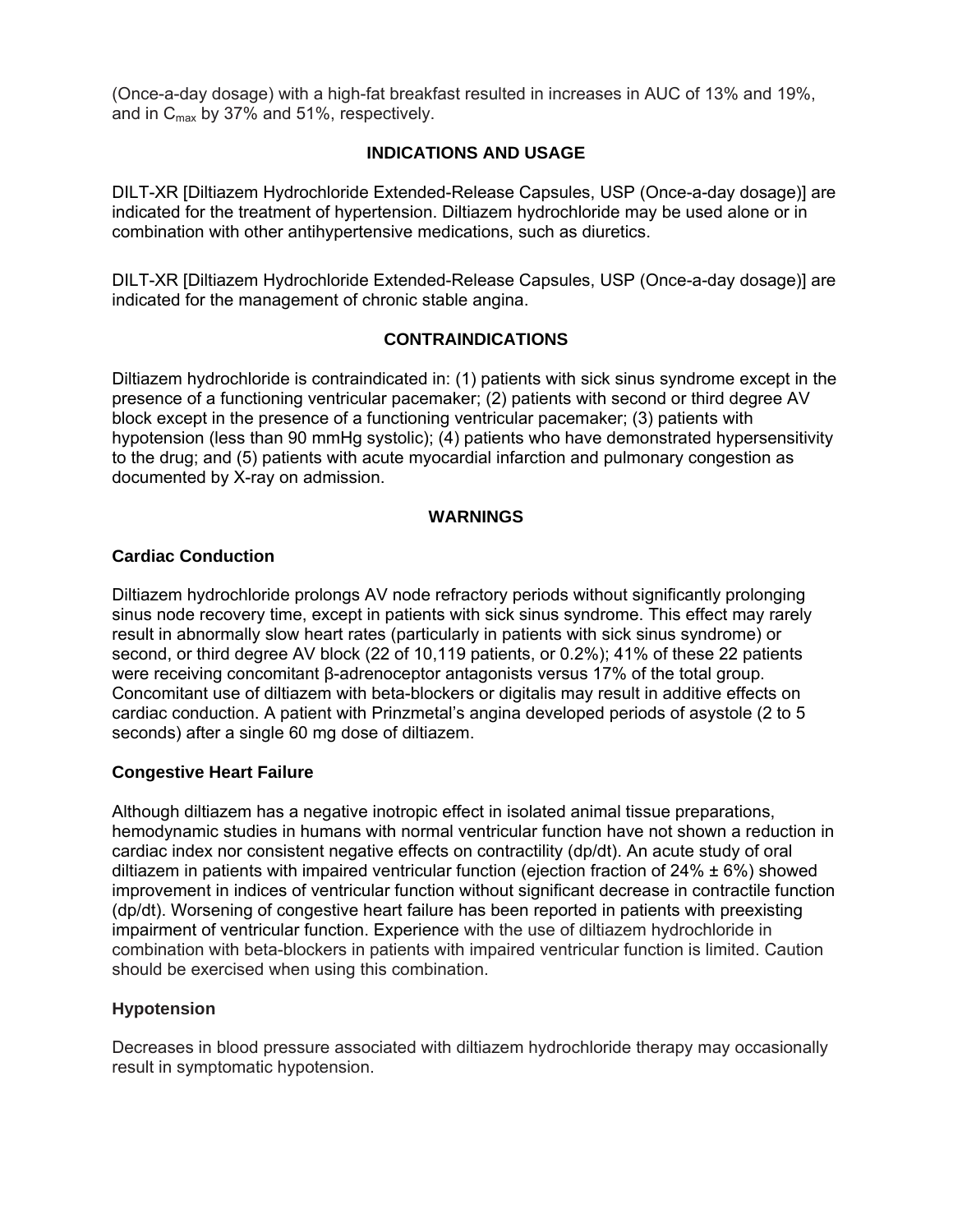# **Acute Hepatic Injury**

Mild elevations of serum transaminases with and without concomitant elevation in alkaline phosphatase and bilirubin have been observed in clinical studies. Such elevations were usually transient and frequently resolved even with continued diltiazem treatment. In rare instances, significant elevations in alkaline phosphatase, LDH, SGOT, SGPT, and other phenomena consistent with acute hepatic injury have been noted. These reactions tended to occur early after therapy initiation (1 to 6 weeks) and have been reversible upon discontinuation of drug therapy. The relationship to diltiazem is uncertain in some cases, but probable in some others (see **PRECAUTIONS**).

# **PRECAUTIONS**

# **General**

Diltiazem hydrochloride is extensively metabolized by the liver and is excreted by the kidneys and in bile. As with any drug given over prolonged periods, laboratory parameters should be monitored at regular intervals. The drug should be used with caution in patients with impaired renal or hepatic function. In subacute and chronic dog and rat studies designed to produce toxicity, high doses of diltiazem were associated with hepatic damage. In special subacute hepatic studies, oral doses of 125 mg/kg and higher in rats were associated with histological changes in the liver which were reversible when the drug was discontinued. In dogs, doses of 20 mg/kg were also associated with hepatic changes; however, these changes were reversible with continued dosing.

Dermatological events (see **ADVERSE REACTIONS**) may be transient and may disappear despite continued use of diltiazem hydrochloride. However, skin eruptions progressing to erythema multiforme and/or exfoliative dermatitis have also been infrequently reported. Should a dermatologic reaction persist, the drug should be discontinued. Although Diltiazem Hydrochloride Extended-Release Capsules, USP (Once-a-day dosage) utilizes a slowly disintegrating matrix, caution should still be used in patients with preexisting severe gastrointestinal narrowing (pathologic or iatrogenic). There have been no reports of obstructive symptoms in patients with known strictures in association with the ingestion of Diltiazem Hydrochloride Extended-Release Capsules, USP (Once-a-day dosage).

# **Information for Patients**

Diltiazem Hydrochloride Extended-Release Capsules, USP (Once-a-day dosage) should be taken on an empty stomach. Patients should be cautioned that the Diltiazem Hydrochloride Extended-Release Capsules, USP (Once-a-day dosage) should not be opened, chewed or crushed, and should be swallowed whole.

# **Drug Interactions**

Due to the potential for additive effects, caution and careful titration are warranted in patients receiving diltiazem hydrochloride concomitantly with any agents known to affect cardiac contractility and/or conduction (see **WARNINGS**). Pharmacologic studies indicate that there may be additive effects in prolonging AV conduction when using beta-blockers or digitalis concomitantly with diltiazem hydrochloride (see **WARNINGS**). As with all drugs, care should be exercised when treating patients with multiple medications. Diltiazem hydrochloride undergoes biotransformation by cytochrome P-450 mixed function oxidase. Co-administration of diltiazem hydrochloride with other agents which follow the same route of biotransformation may result in the competitive inhibition of metabolism. Especially in patients with renal and/or hepatic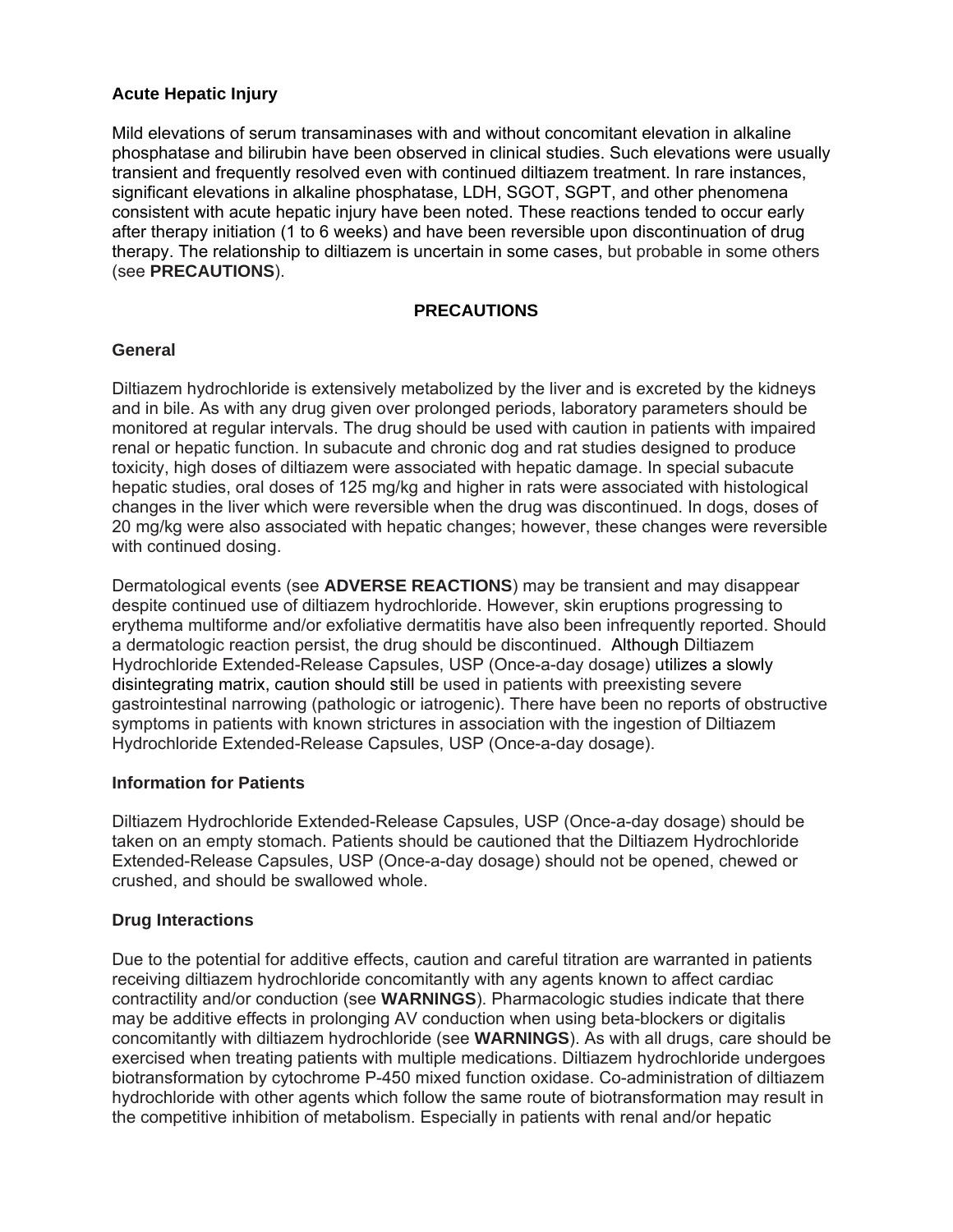impairment, dosages of similarly metabolized drugs, particularly those of low therapeutic ratio such as cyclosporine, may require adjustment when starting or stopping concomitantly administered diltiazem hydrochloride to maintain optimum therapeutic blood levels. Concomitant administration of diltiazem with carbamazepine has been reported to result in elevated plasma levels of carbamazepine, resulting in toxicity in some cases.

# *Beta-Blockers*

Controlled and uncontrolled domestic studies suggest that concomitant use of diltiazem hydrochloride and beta-blockers is usually well tolerated, but available data are not sufficient to predict the effects of concomitant treatment in patients with left ventricular dysfunction or cardiac conduction abnormalities. Administration of diltiazem hydrochloride concomitantly with propranolol in five normal volunteers resulted in increased propranolol levels in all subjects and the bioavailability of propranolol was increased approximately 50%. If combination therapy is initiated or withdrawn in conjunction with propranolol, an adjustment in the propranolol dose may be warranted (see **WARNINGS**).

# *Cimetidine*

A study in six healthy volunteers has shown a significant increase in peak diltiazem plasma levels (58%) and area-under-the-curve (53%) after a 1 week course of cimetidine at 1,200 mg per day and diltiazem 60 mg per day. Ranitidine produced smaller, nonsignificant increases. The effect may be mediated by cimetidine's known inhibition of hepatic cytochrome P-450, the enzyme system responsible for the first-pass metabolism of diltiazem. Patients currently receiving diltiazem therapy should be carefully monitored for a change in pharmacological effect when initiating and discontinuing therapy with cimetidine. An adjustment in the diltiazem dose may be warranted.

# *Clonidine*

Sinus bradycardia resulting in hospitalization and pacemaker insertion has been reported in association with the use of clonidine concurrently with diltiazem. Monitor heart rate in patients receiving concomitant diltiazem and clonidine.

### *Digitalis*

Administration of diltiazem hydrochloride with digoxin in 24 healthy male subjects increased plasma digoxin concentrations approximately 20%. Another investigator found no increase in digoxin levels in 12 patients with coronary artery disease. Since there have been conflicting results regarding the effects of digoxin levels, it is recommended that digoxin levels be monitored when initiating, adjusting, and discontinuing diltiazem hydrochloride therapy to avoid possible over- or under-digitalization (see **WARNINGS**).

### *Anesthetics*

The depression of cardiac contractility, conductivity, and automaticity as well as the vascular dilation associated with anesthetics may be potentiated by calcium channel blockers. When used concomitantly, anesthetics and calcium channel blockers should be titrated carefully.

### *Statins*

Diltiazem is an inhibitor of CYP3A4 and has been shown to increase significantly the AUC of some statins. The risk of myopathy and rhabdomyolysis with statins metabolized by CYP3A4 may be increased with concomitant use of diltiazem. When possible, use a non-CYP3A4 metabolized statin with diltiazem; otherwise, dose adjustments for both diltiazem and the statin should be considered along with close monitoring for signs and symptoms of any statin related adverse events.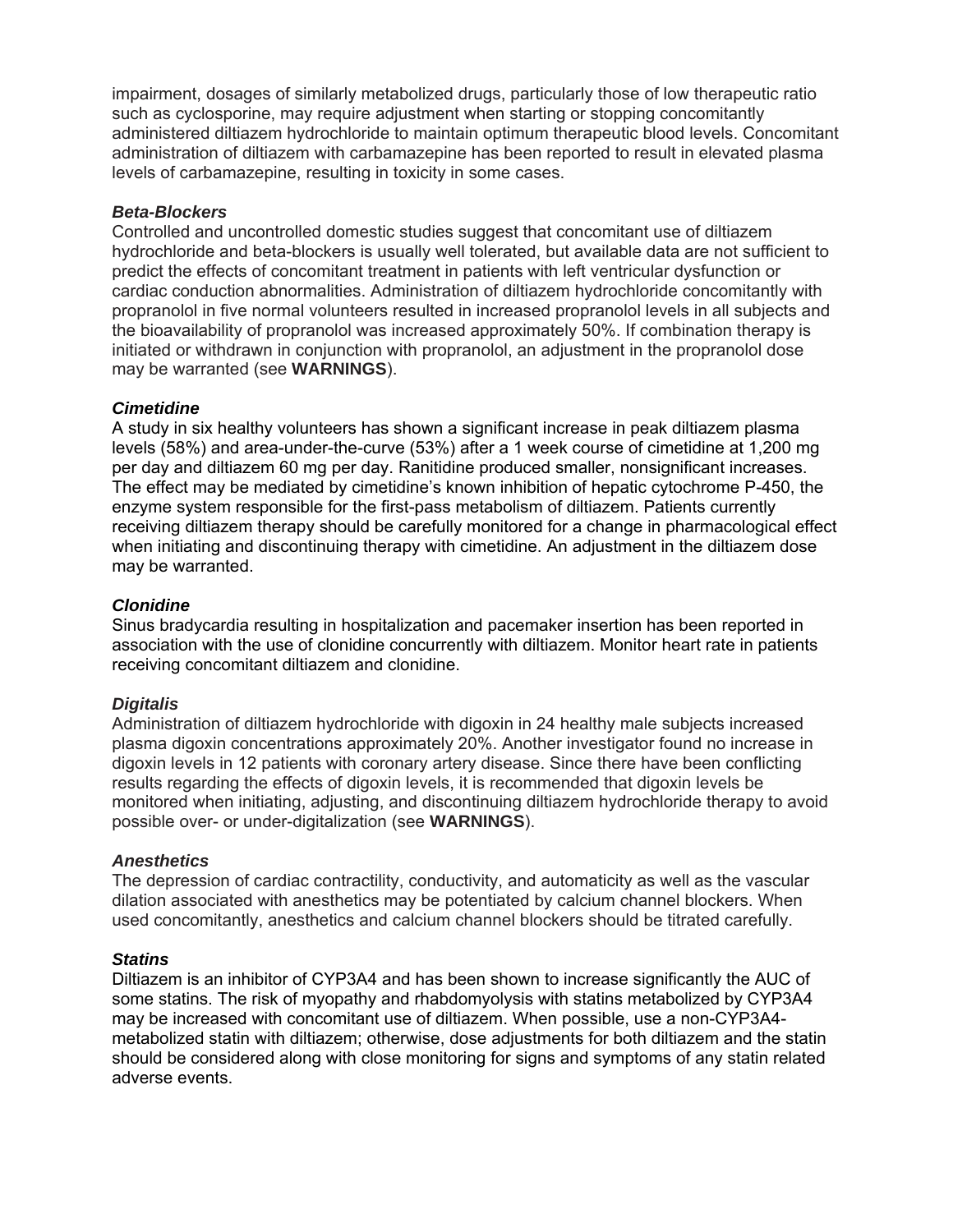In a healthy volunteer cross-over study (N=10), co-administration of a single 20 mg dose of simvastatin at the end of a 14 day regimen with 120 mg twice daily diltiazem SR resulted in a 5 fold higher mean simvastatin AUC compared with simvastatin alone. High average steady-state exposures of diltiazem would result in a greater increase in simvastatin exposure. A daily dose of 480 mg of diltiazem would be expected to result in an 8-fold higher mean simvastatin AUC compared with simvastatin alone. If coadministration of simvastatin with diltiazem is required, limit the daily doses of simvastatin to 10 mg and diltiazem to 240 mg.

In a ten-subject randomized, open label, 4-way cross-over study, co-administration of diltiazem (120 mg twice daily diltiazem SR for 2 weeks) with a single 20 mg dose of lovastatin resulted in 3-to 4- fold higher mean lovastatin AUC and  $C_{\text{max}}$  values compared with lovastatin alone. In the same study, there was no significant change in 20 mg single dose pravastatin AUC and  $C_{\text{max}}$ during diltiazem coadministration.

# **Carcinogenesis, Mutagenesis, Impairment of Fertility**

A 24-month study in rats and an 18-month study in mice showed no evidence of carcinogenicity. There was also no mutagenic response *in vitro* or *in vivo* in mammalian cell assays or *in vitro* in bacteria. No evidence of impaired fertility was observed in male or female rats at oral doses of up to 100 mg/kg/day.

# **Pregnancy**

# *Category C*

Reproduction studies have been conducted in mice, rats, and rabbits. Administration of doses ranging from 4 to 6 times (depending on species) the upper limit of the optimum dosage range in clinical trials (480 mg once daily or 8 mg/kg once daily for a 60 kg patient) has resulted in embryo and fetal lethality. These studies have revealed, in one species or another, a propensity to cause abnormalities of the skeleton, heart, retina, and tongue. Also observed were reductions in early individual pup weights and pup survival, prolonged delivery, and increased incidence of stillbirths.

There are no well-controlled studies in pregnant women; therefore, use diltiazem hydrochloride in pregnant women only if the potential benefit justifies the potential risk to the fetus.

### **Nursing Mothers**

Diltiazem is excreted in human milk. One report suggests that concentrations in breast milk may approximate serum levels. If use of diltiazem hydrochloride is deemed essential, an alternate method of infant feeding should be instituted.

### **Pediatric Use**

Safety and effectiveness in pediatric patients have not been established.

# **ADVERSE REACTIONS**

Serious adverse reactions to diltiazem hydrochloride have been rare in studies with other formulations, as well as with Diltiazem Hydrochloride Extended-Release Capsules, USP (Oncea-day dosage). It should be recognized, however, that patients with impaired ventricular function and cardiac conduction abnormalities have usually been excluded from these studies.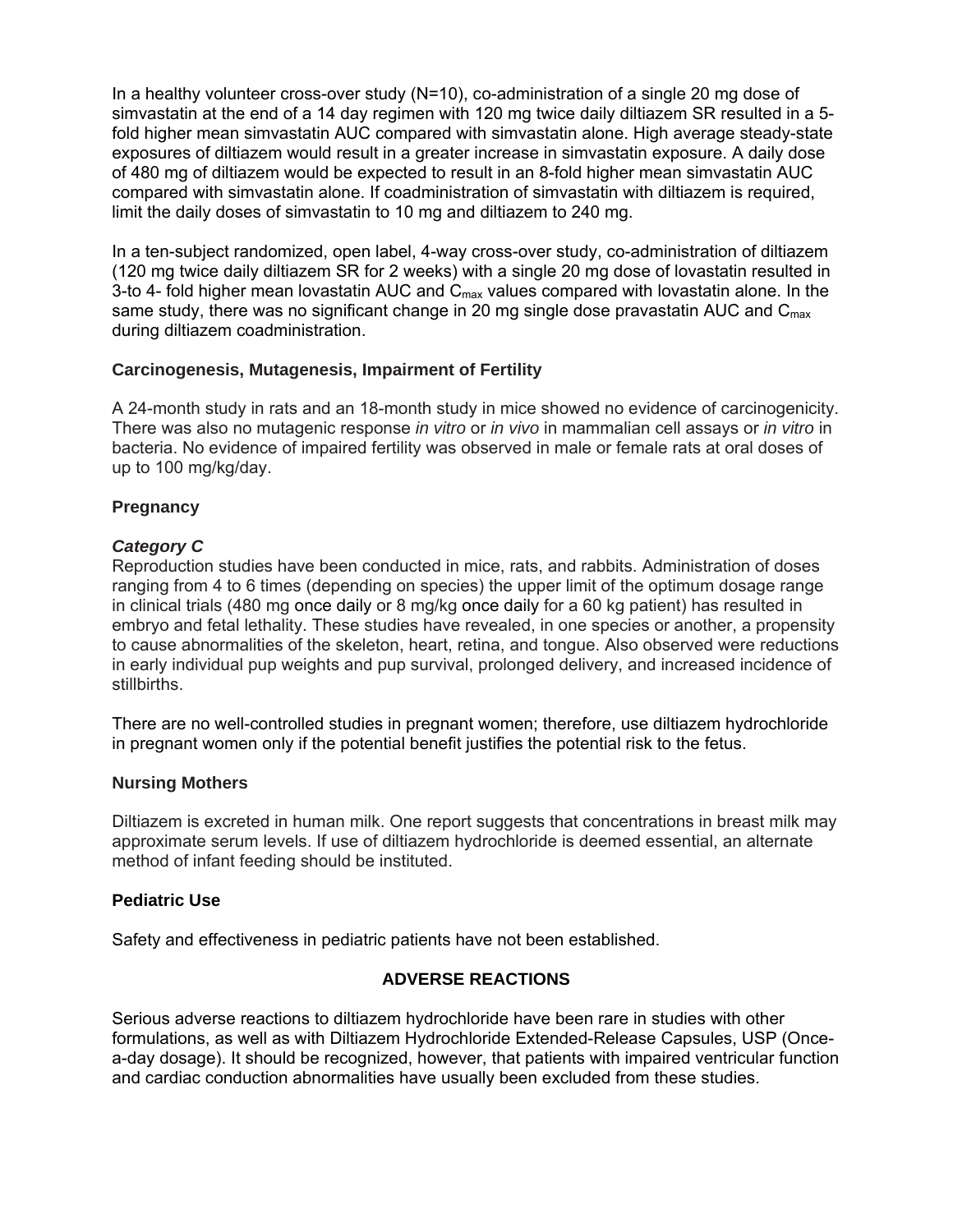# **Hypertension**

The most common adverse events (frequency ≥1%) in placebo-controlled, clinical hypertension studies with Diltiazem Hydrochloride Extended-Release Capsules, USP (Once-a-day dosage) using daily doses up to 540 mg, are listed in the table below with placebo-treated patients included for comparison.

|                       | Diltiazem Hydrochloride<br><b>Extended-Release</b> |              |  |
|-----------------------|----------------------------------------------------|--------------|--|
|                       | Capsules, USP                                      |              |  |
|                       | (Once-a-day dosage)*                               | Placebo      |  |
| <b>Adverse Events</b> | $N = 303$                                          | $N = 87$     |  |
| (COSTART Term)        | # pts $(\%)$                                       | # pts $(\%)$ |  |
| rhinitis              | 29(9.6)                                            | 7(8.0)       |  |
| headache              | 27(8.9)                                            | 12 (13.8)    |  |
| pharyngitis           | 17(5.6)                                            | 4(4.6)       |  |
| constipation          | 11(3.6)                                            | 2(2.3)       |  |
| cough increase        | 9(3.0)                                             | 2(2.3)       |  |
| flu syndrome          | 7(2.3)                                             | 1(1.1)       |  |
| edema, peripheral     | 7(2.3)                                             | 0(0.0)       |  |
| myalgia               | 7(2.3)                                             | 0(0.0)       |  |
| diarrhea              | 6(2.0)                                             | 0(0.0)       |  |
| vomiting              | 6(2.0)                                             | 0(0.0)       |  |
| sinusitis             | 6(2.0)                                             | 1(1.1)       |  |
| asthenia              | 5(1.7)                                             | 0(0.0)       |  |
| pain, back            | 5(1.7)                                             | 2(2.3)       |  |
| nausea                | 5(1.7)                                             | 1(1.1)       |  |
| dyspepsia             | 4(1.3)                                             | 0(0.0)       |  |
| vasodilatation        | 4(1.3)                                             | 0(0.0)       |  |
| injury, accident      | 4(1.3)                                             | 0(0.0)       |  |
| pain, abdominal       | 3(1.0)                                             | 0(0.0)       |  |
| arthrosis             | 3(1.0)                                             | 0(0.0)       |  |
| insomnia              | 3(1.0)                                             | 0(0.0)       |  |
| dyspnea               | 3(1.0)                                             | 0(0.0)       |  |
| rash                  | 3(1.0)                                             | 1(1.1)       |  |
| tinnitus              | 3(1.0)                                             | 0(0.0)       |  |

# **MOST COMMON ADVERSE EVENTS IN DOUBLE-BLIND, PLACEBO-CONTROLLED HYPERTENSION TRIALS**

\*Adverse events occurring in 1% or more of patients receiving Diltiazem Hydrochloride Extended-Release Capsules, USP (Once-a-day dosage).

# **Angina**

The most common adverse events (frequency ≥1%) in a placebo-controlled, short-term (2 week) clinical angina study with Diltiazem Hydrochloride Extended-Release Capsules, USP (Once-aday dosage) are listed in the table below with placebo-treated patients included for comparison. In this trial, following a placebo phase, patients were randomly assigned to once daily doses of either 120, 240, or 480 mg of Diltiazem Hydrochloride Extended-Release Capsules, USP (Once-a-day dosage).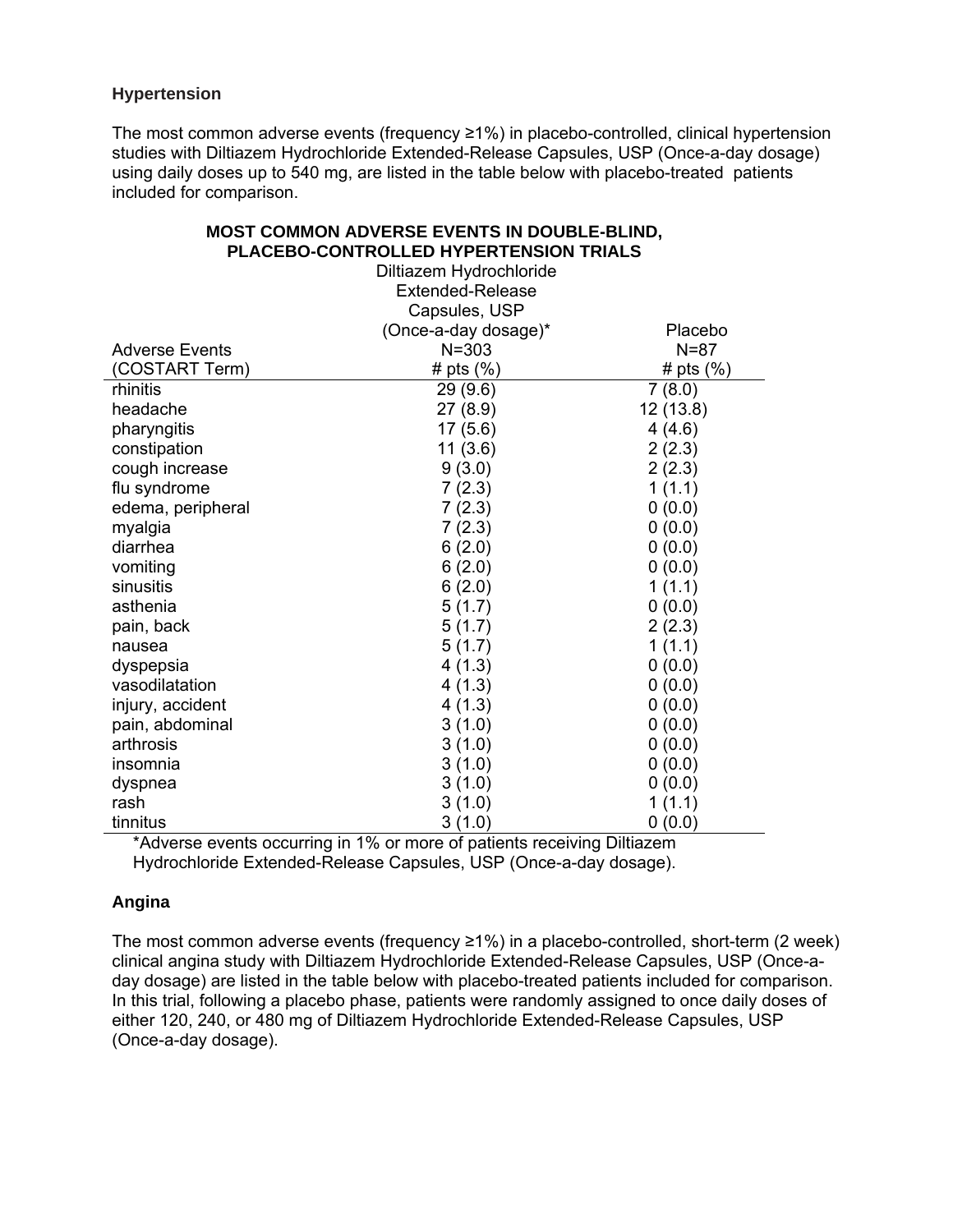# **MOST COMMON ADVERSE EVENTS IN A DOUBLE-BLIND, PLACEBO-CONTROLLED SHORT-TERM, ANGINA TRIALS**

|                       | Diltiazem Hydrochloride |               |  |  |
|-----------------------|-------------------------|---------------|--|--|
|                       | <b>Extended-Release</b> |               |  |  |
|                       | Capsules, USP           |               |  |  |
|                       | (Once-a-day dosage)*    | Placebo       |  |  |
| <b>Adverse Events</b> | $N = 139$               | $N = 50$      |  |  |
| (COSTART Term)        | # pts $(\% )$           | # pts $(\% )$ |  |  |
| asthenia              | 5(3.6)                  | 2(4.0)        |  |  |
| headache              | 4(2.9)                  | 3(6.0)        |  |  |
| pain, back            | 4(2.9)                  | 1(2.0)        |  |  |
| rhinitis              | 4(2.9)                  | 1(2.0)        |  |  |
| constipation          | 3(2.2)                  | 1(2.0)        |  |  |
| nausea                | 3(2.2)                  | 0(0.0)        |  |  |
| edema, peripheral     | 3(2.2)                  | 1(2.0)        |  |  |
| dizziness             | 3(2.2)                  | 0(0.0)        |  |  |
| cough, increased      | 3(2.2)                  | 0(0.0)        |  |  |
| bradycardia           | 2(1.4)                  | 0(0.0)        |  |  |
| fibrillation, atrial  | 2(1.4)                  | 0(0.0)        |  |  |
| arthralgia            | 2(1.4)                  | 0(0.0)        |  |  |
| dream, abnormal       | 2(1.4)                  | 0(0.0)        |  |  |
| dyspnea               | 2(1.4)                  | 0(0.0)        |  |  |
| pharyngitis           | 2(1.4)                  | 1(2.0)        |  |  |

\*Adverse events occurring in 1% or more of patients receiving Diltiazem Hydrochloride Extended-Release Capsules, USP (Once-a-day dosage).

#### **Infrequent Adverse Events**

The following additional events (COSTART Terms), listed by body system, were reported infrequently (less than 1%) in all subjects, hypertensive (n=425) or angina (n=318) patients who received Diltiazem Hydrochloride Extended-Release Capsules, USP (Once-a-day dosage), or with other formulations of diltiazem.

#### **Hypertension**

*Cardiovascular:* First-degree AV block, arrhythmia, postural hypotension, tachycardia, pallor, palpitations, phlebitis, ECG abnormality, ST elevation.

#### *Nervous System*

Vertigo, hypertonia, paresthesia, dizziness, somnolence.

#### *Digestive System*

Dry mouth, anorexia, tooth disorder, eructation.

#### *Skin and Appendages*

Sweating, urticaria, skin hypertrophy (nevus).

### *Respiratory System*

Epistaxis, bronchitis, respiratory disorder.

#### *Urogenital System*

Cystitis, kidney calculus, impotence, dysmenorrhea, vaginitis, prostate disease.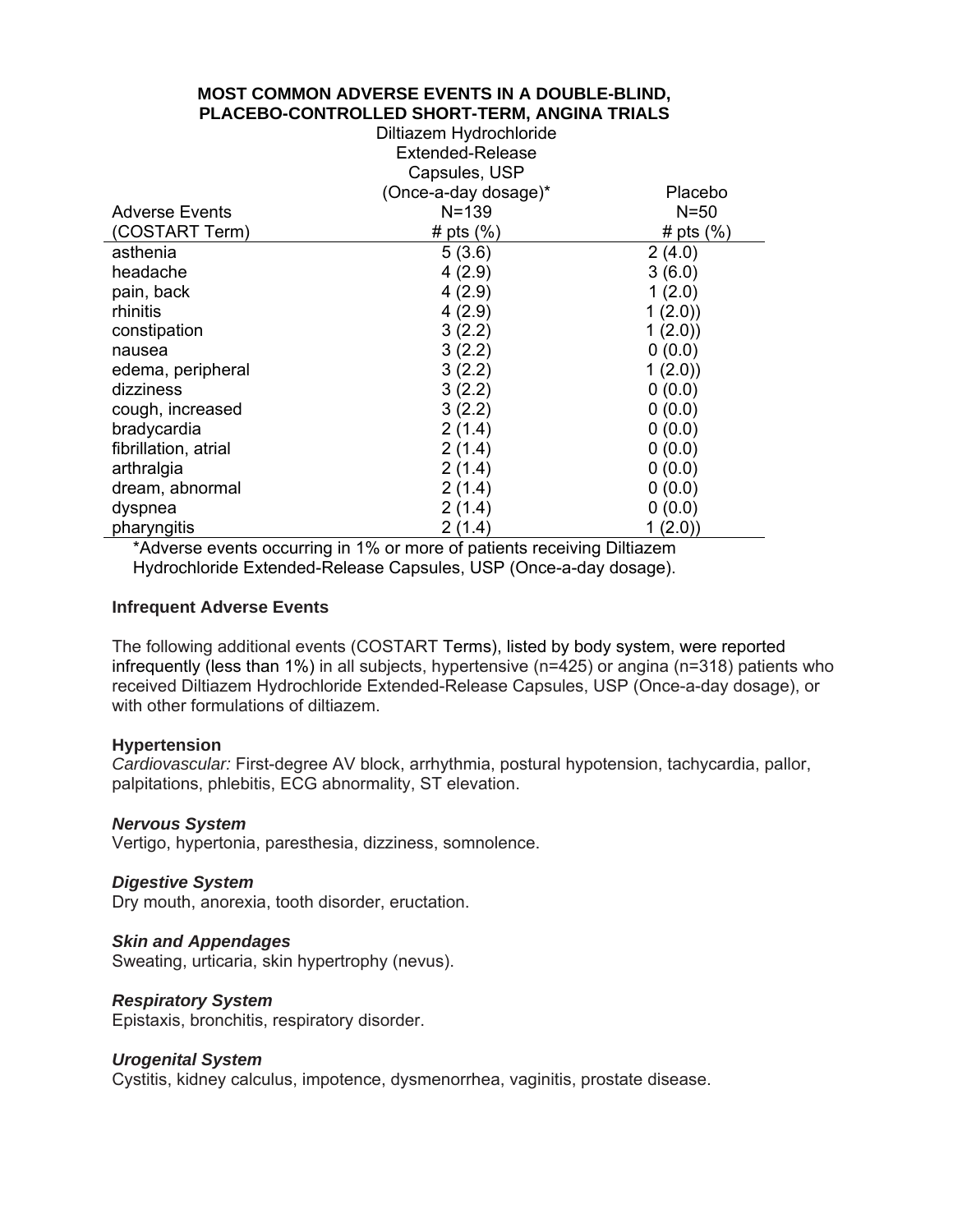# *Metabolic and Nutritional Disorders*

Gout, edema.

*Musculoskeletal System*  Arthralgia, bursitis, bone pain.

*Hemic and Lymphatic System* 

Lymphadenopathy.

# *Body as a Whole*

Pain, unevaluable reaction, neck pain, neck rigidity, fever, chest pain, malaise.

*Special Senses*  Amblyopia (blurred vision), ear pain.

### *Angina*

*Cardiovascular:* Palpitations, AV block, sinus bradycardia, bigeminal extrasystole, angina pectoris, hypertension, hypotension, myocardial infarct, myocardial ischemia, syncope, vasodilatation, ventricular extrasystole.

*Nervous System*  Abnormal thinking, neuropathy, paresthesia.

*Digestive System*  Diarrhea, dyspepsia, vomiting, colitis, flatulence, GI hemorrhage, stomach ulcers.

*Skin and Appendages*  Contact dermatitis, pruritus, sweating.

*Respiratory System*  Respiratory distress.

### *Urogenital System*

Kidney failure, pyelonephritis, urinary tract infection.

# *Metabolic and Nutritional Disorders*

Weight increase.

*Musculoskeletal System*  Myalgia.

*Body as a Whole*  Chest pain, accidental injury, infection.

### *Special Senses*

Eye hemorrhage, ophthalmitis, otitis media, taste perversion, tinnitus.

There have been post-marketing reports of Stevens-Johnson syndrome and toxic epidermal necrolysis associated with the use of diltiazem hydrochloride.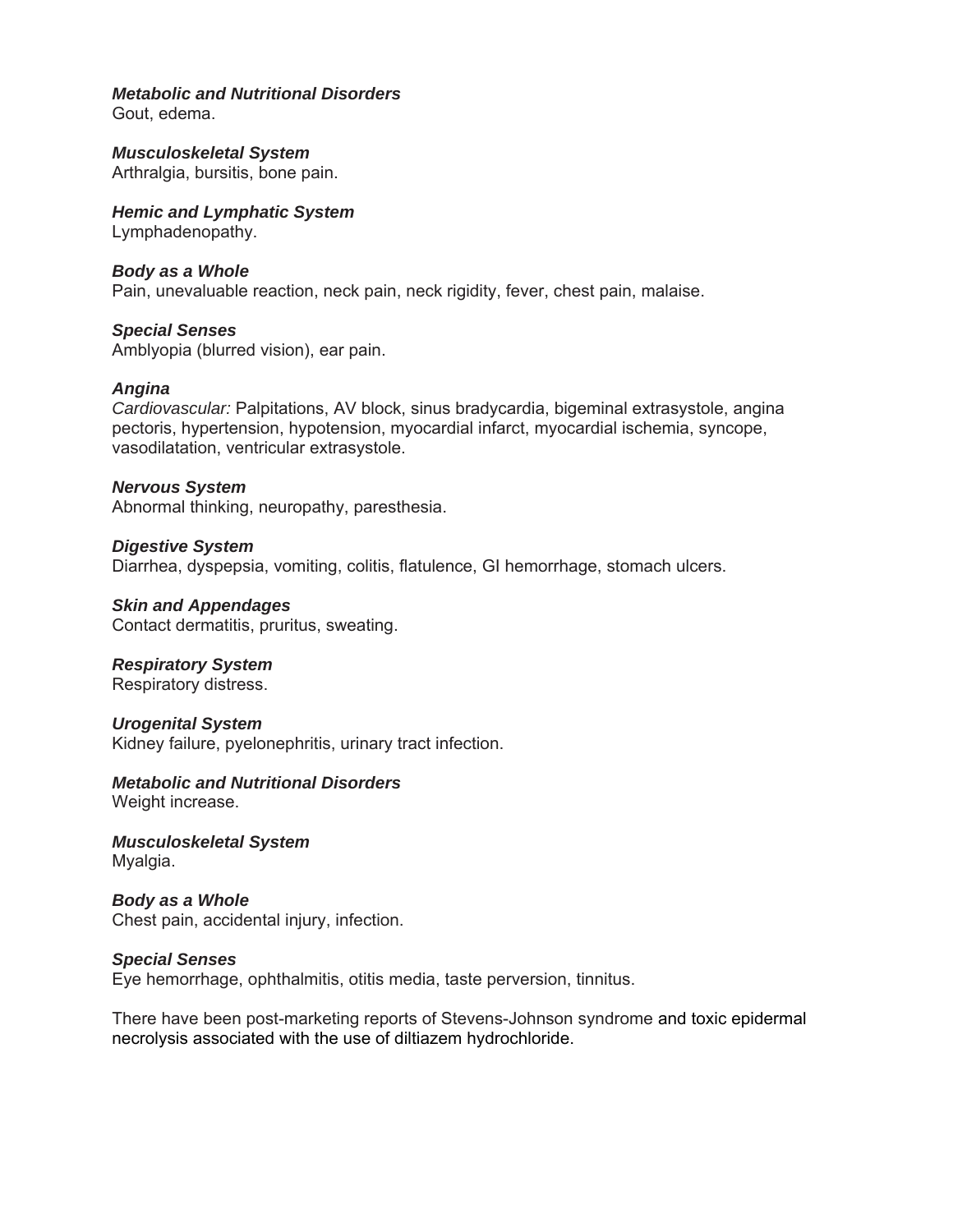# **OVERDOSAGE OR EXAGGERATED RESPONSE**

Several literature reports have identified cases of diltiazem hydrochloride overdose, some with multiple drug ingestion, with both fatal and non-fatal outcomes. The reported events affected multiple body systems including the cardiovascular system (bradycardia, complete heart block, asystole, cardiac failure, arrhythmia, atrial fibrillation, palpitations, hypotension, ischemia, ECG changes), respiratory system (respiratory failure, hypoxia, dyspnea, pulmonary edema), central nervous system (loss of consciousness, convulsions, dizziness, confusion, agitation), gastrointestinal system (nausea, vomiting), skin and appendages (increased sweating), and other systems (hypotonia, iliac artery thrombosis, metabolic acidosis, increased blood glucose). The administration of ipecac to induce vomiting and activated charcoal to reduce drug absorption have been advocated as initial means of intervention. In addition to gastric lavage, the following measures should also be considered:

**Bradycardia:** administer atropine (0.6 mg to 1 mg). If there is no response to vagal blockade, administer isoproterenol cautiously.

**High-Degree AV Block:** Treat as for bradycardia above. Fixed high-degree AV block should be treated with cardiac pacing.

**Cardiac Failure:** Administer inotropic agents (dopamine or dobutamine) and diuretics.

**Hypotension:** Vasopressors (e.g., dopamine or levarterenol bitartrate).

Actual treatment and dosage should depend on the severity of the clinical situation as well as the judgment and experience of the treating physician.

Due to extensive metabolism, plasma concentrations after a standard dose of diltiazem can vary over tenfold, which significantly limits their value in evaluating cases of overdosage.

Charcoal hemoperfusion has been used successfully as an adjunct therapy to hasten drug elimination. Overdoses with as much as 10.8 grams of oral diltiazem have been successfully treated using appropriate supportive care.

# **DOSAGE AND ADMINISTRATION**

Hypertensive or anginal patients who are treated with other formulations of diltiazem can safely be switched to DILT-XR [Diltiazem Hydrochloride Extended-Release Capsules, USP (Once-aday dosage)] at the nearest equivalent total daily dose. Subsequent titration to higher or lower doses may, however, be necessary and should be initiated as clinically indicated.

Studies have shown a slight increase in the rate of absorption of DILT-XR [Diltiazem Hydrochloride Extended-Release Capsules, USP (Once-a-day dosage)], when ingested with a high-fat breakfast; therefore, administration in the morning on an empty stomach is recommended.

Patients should be cautioned that the DILT-XR [Diltiazem Hydrochloride Extended-Release Capsules, USP (Once-a-day dosage)] should not be opened, chewed or crushed, and should be swallowed whole.

### **Dosage**

### *Hypertension*

Dosages must be adjusted to each patient's needs, starting with 180 mg or 240 mg once daily. Based on the antihypertensive effect, the dose may be adjusted as needed. Individual patients,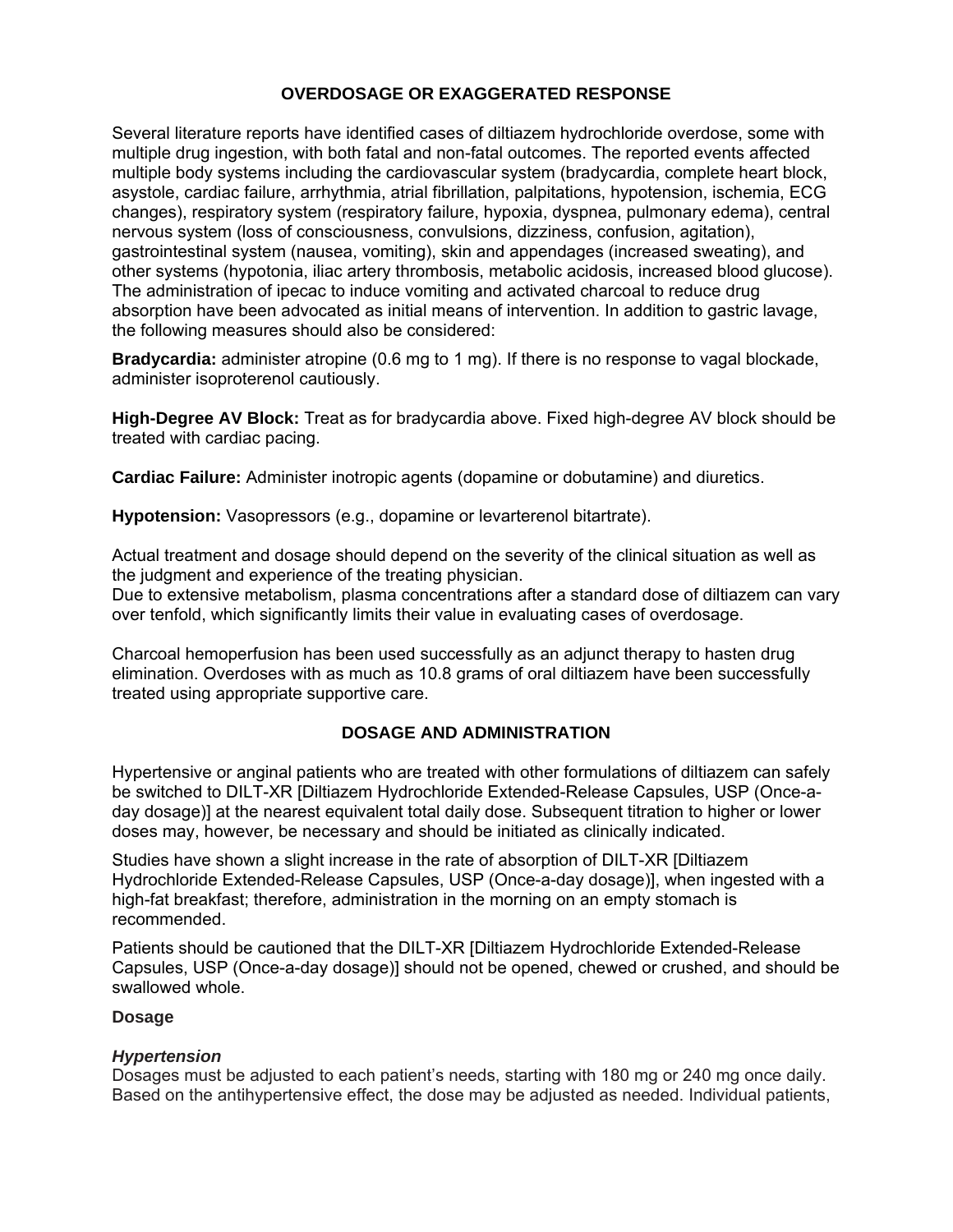particularly ≥60 years of age, may respond to a lower dose of 120 mg. The usual dosage range studied in clinical trials was 180 mg to 480 mg once daily.

Current clinical experience with the 540 mg dose is limited; the dose may be increased to 540 mg with little or no increased risk of adverse reactions. Doses should not exceed 540 mg once daily.

While a dose of DILT-XR [Diltiazem Hydrochloride Extended-Release Capsules, USP (Once-aday dosage)] given once daily may produce an antihypertensive effect similar to the same total daily dose given in divided doses, individual dose adjustment may be needed.

# **Dosage**

### *Angina*

Dosages for the treatment of angina should be adjusted to each patient's needs, starting with a dose of 120 mg once daily, which may be titrated to doses of up to 480 mg once daily. When necessary, titration may be carried out over a 7 to 14 day period.

### **Concomitant Use with Other Cardiovascular Agents**

*Sublingual Nitroglycerin* may be taken as required to abort acute anginal attacks during diltiazem hydrochloride therapy.

### *Prophylactic Nitrate Therapy*

Diltiazem hydrochloride may be safely co-administered with short- and long-acting nitrates.

### *Beta-blockers*

(See **WARNINGS** and **PRECAUTIONS**.)

### *Antihypertensives*

Diltiazem hydrochloride has an additive antihypertensive effect when used with other antihypertensive agents. Therefore, the dosage of diltiazem hydrochloride or the concomitant antihypertensives may need to be adjusted when adding one to the other.

| Strength | <b>Size</b>                      | <b>NDC</b>                   | Color                                                     | Coding  |
|----------|----------------------------------|------------------------------|-----------------------------------------------------------|---------|
| 120 mg   | Bottles of 100<br>Bottles of 500 | 60505-0014-6<br>60505-0014-8 | Orange opaque<br>cap and a<br>white opaque<br>body        | APO 014 |
| 180 mg   | Bottles of 100<br>Bottles of 500 | 60505-0015-6<br>60505-0015-8 | <b>Bright orange</b><br>opaque cap<br>and a white<br>body | APO 015 |
| 240 mg   | Bottles of 100<br>Bottles of 500 | 60505-0016-6<br>60505-0016-8 | Brown opaque<br>cap and a<br>white opaque<br>body         | APO 016 |

# **HOW SUPPLIED**